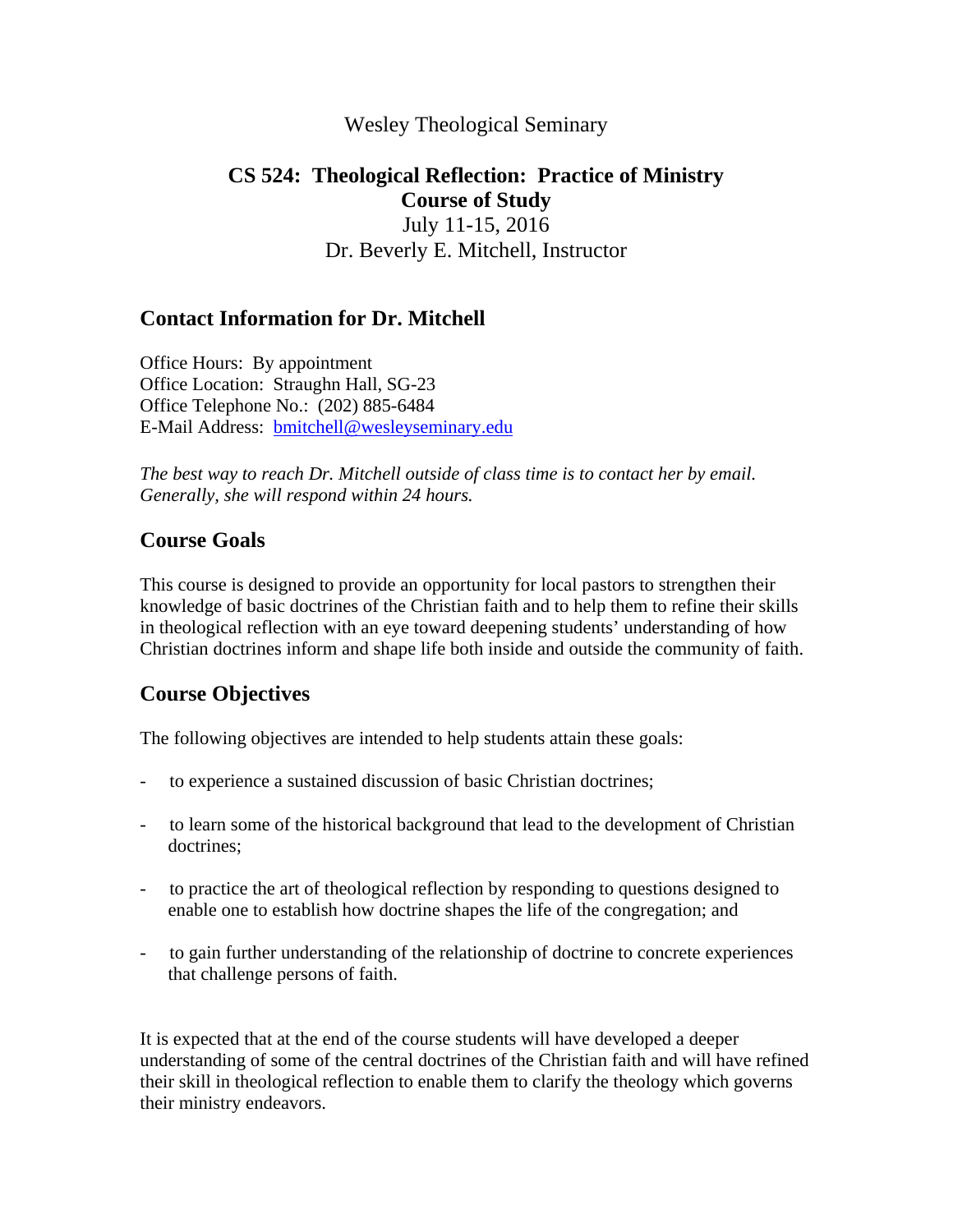#### **Required Texts**

Will Willimon, *Pastor: The Theology and Practice of Ordained Ministry* Kathleen Cahalan, *Introducing the Practice of Ministry* Charles Wood and Ellen Blue, *Attentive to God: Thinking Theologically in Ministry* Dietrich Bonhoeffer, *Life Together: The Classic Exploration of Christian Community*

#### **Course Requirements**

Students will be evaluated based on their performance in the following areas:

- (1) Attendance at all class meetings.
- (2) Full participation in class discussions and exercises.
- (3) Two 8 to 10-page papers on two of the assigned texts.

#### **FIRST WRITTEN ASSIGNMENT**

An 8-10-page paper, (not including endnotes or footnotes, and bibliography), on some aspect of the nature of what it means to be a  $21<sup>st</sup>$  century pastor based upon your reflection on Will Willimon's discussion in *Pastor: The Theology and Practice of Ordained Ministry*, pp. 27-109. You are encouraged to incorporate your own experience as a pastor in this reflection. **This first assignment is due at our first class meeting (Tuesday, July 12)**.

#### **SECOND WRITTEN ASSIGNMENT**

An 8-10-page paper, (not including endnotes or footnotes, and bibliography), on any three (3) of the "Incidents and Situations" addressed in Part II of Charles M. Wood and Ellen Blue, *Attentive to God, Thinking Theologically in Ministry*, pp. 25-107. **NOTE WELL**: Students must read Part I, pp. 3-24, from Wood and Blue before working on this assignment on theological reflection. Your paper should reflect your familiarity with Part I. As in the previous written assignment, you are encouraged to incorporate insights from your own spiritual journey, your pastoral context and experiences in the practice of ministry. **This second assignment is due at our next to the last class meeting (Wednesday, July 20)**.

#### **FINAL READING ASSIGNMENT**

**Dietrich Bonhoeffer's** *Life Together* **(entire text) should be read by our final class meeting (Thursday, July 21).** Students should be prepared to discuss this text in class on that day.